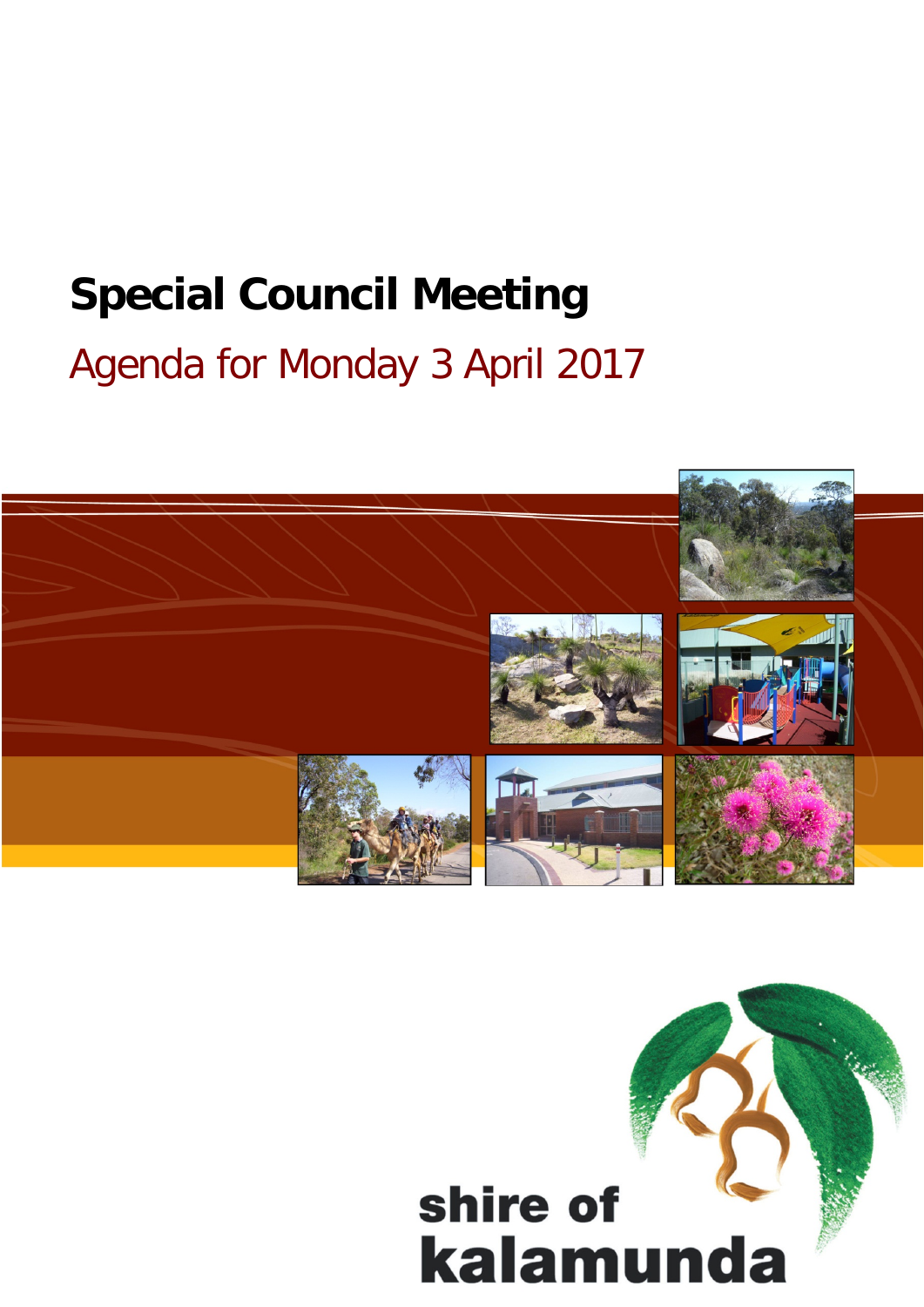#### **NOTICE OF MEETING SPECIAL COUNCIL MEETING**

Dear Councillors

Notice is hereby given that a Special Meeting of Council will be held in the Council Chambers, Administration Centre, 2 Railway Road, Kalamunda on **Monday 3 April 2017 at 7.15 pm**.

Rhonda Hardy **Chief Executive Officer** 31 March 2017

## **Our Vision and Our Values**

#### **Our Vision**

The Shire will have a diversity of lifestyle and people. It will take pride in caring for the natural, social, cultural and built environments and provide opportunities for people of all ages.

#### **Our Core Values**

Service - We deliver excellent service by actively engaging and listening to each other.

Respect - We trust and respect each other by valuing our difference, communicating openly and showing integrity in all we do.

Diversity - We challenge ourselves by keeping our minds open and looking for all possibilities and opportunities.

Ethics - We provide honest, open, equitable and responsive leadership by demonstrating high standards of ethical behavior.

#### **Our Aspirational Values**

Prosperity - We will ensure our Shire has a robust economy through a mixture of industrial and commercial development.

Harmony - We will retain our natural assets in balance with our built environment.

Courage - We take risks that are calculated to lead us to a bold new future.

**Creativity**  $-$  We create and innovate to improve all we do.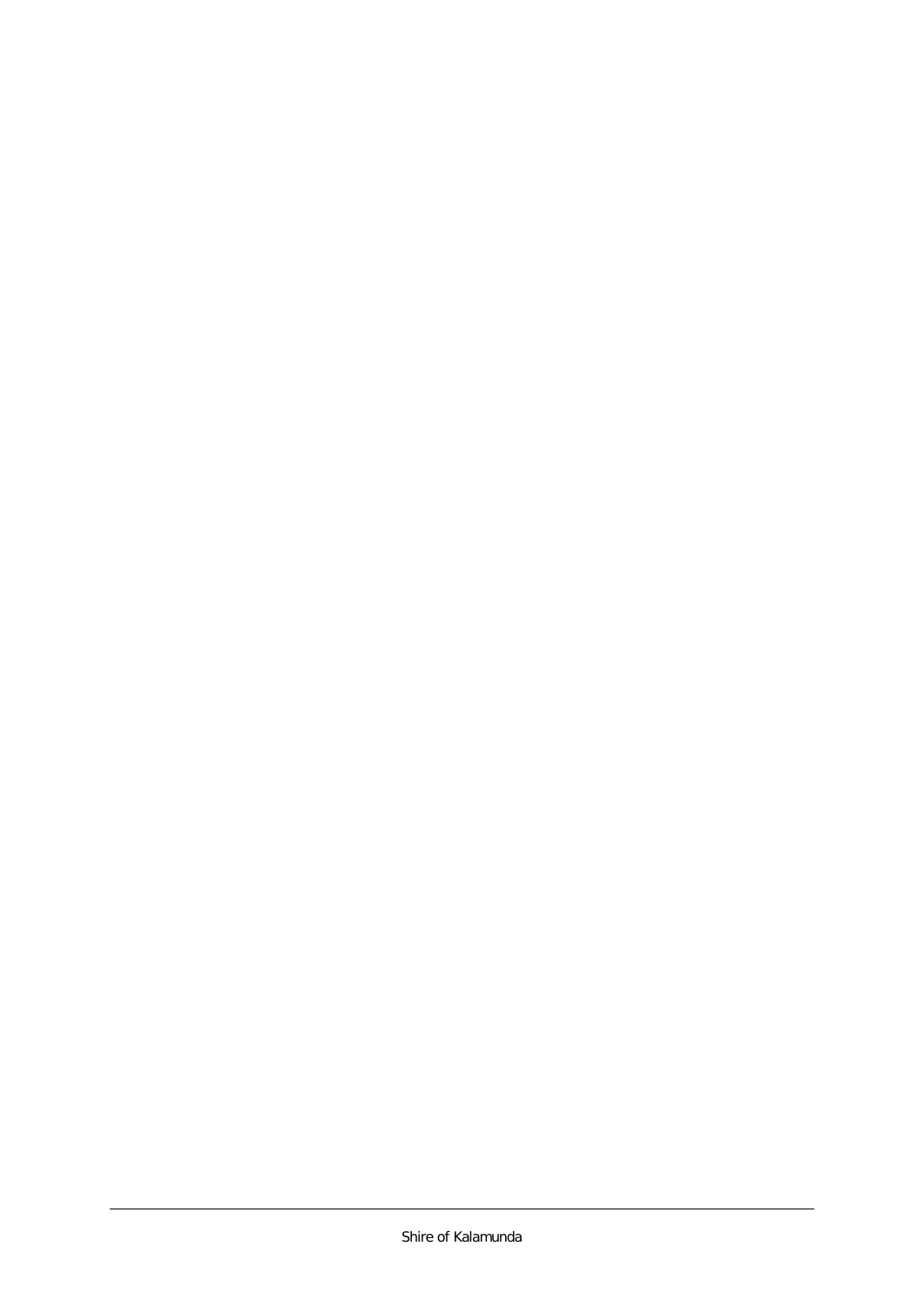#### **INFORMATION FOR THE PUBLIC ATTENDING COUNCIL MEETINGS**

Welcome to this evening's meeting. The following information is provided on the meeting and matters which may affect members of the public.

If you have any queries related to procedural matters, please contact a member of staff.

#### **Council Chambers – Seating Layout**

|                                    | <b>Council Chambers</b>                                                                     |                                      |
|------------------------------------|---------------------------------------------------------------------------------------------|--------------------------------------|
|                                    |                                                                                             |                                      |
| <b>Staff</b>                       | <b>Rhonda Hardy</b><br><b>Presiding Member</b><br><b>CEO</b><br><b>Cr Andrew</b><br>Waddell | <b>Staff</b>                         |
|                                    | <b>Shire</b><br><b>President</b>                                                            |                                      |
| <b>Cr Sue</b><br><b>Bilich</b>     |                                                                                             | <b>Cr Michael</b><br><b>Fernie</b>   |
| <b>Cr Tracy</b><br><b>Destree</b>  |                                                                                             | Cr John<br>Giardina                  |
| <b>Cr Simon</b><br><b>Di Rosso</b> |                                                                                             | <b>Cr</b> Geoff<br><b>Stallard</b>   |
| <b>Cr Dylan</b><br>O'Connor        |                                                                                             | <b>Cr Allan</b><br><b>Morton</b>     |
| <b>Cr Sara</b><br>Lohmeyer         |                                                                                             | <b>Cr Brooke</b><br><b>O'Donnell</b> |
| ᄛ<br><b>Press</b>                  |                                                                                             | <b>Cr Noreen</b><br><b>Townsend</b>  |
|                                    |                                                                                             |                                      |
|                                    | <b>Public Gallery</b>                                                                       | shire of<br>kalamunda                |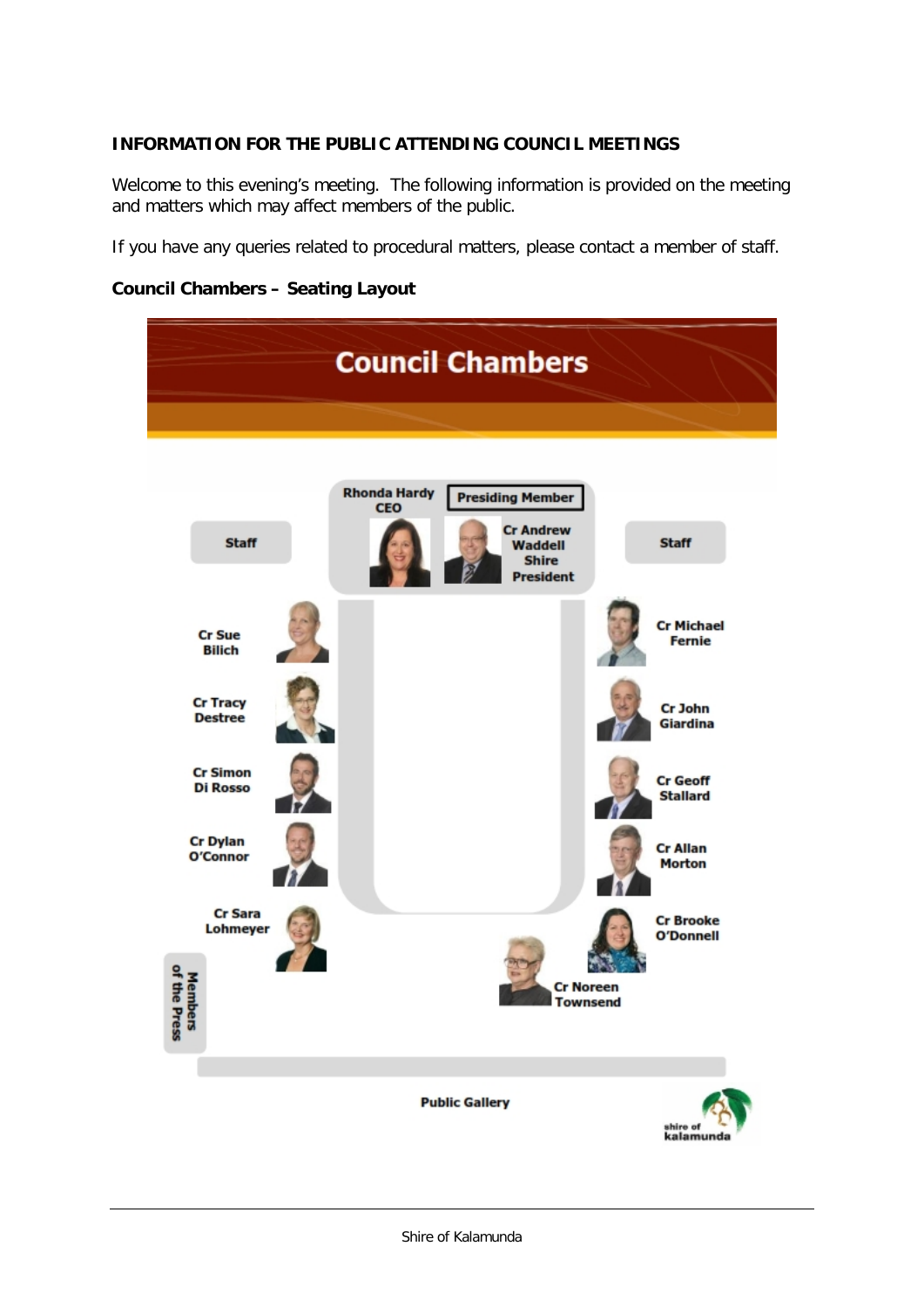#### **Special Council Meetings – Procedures**

- 1. All Council Meetings are open to the public, except for Confidential Items listed on the Agenda.
- 2. Members of the public who are unfamiliar with meeting proceedings are invited to seek advice prior to the meeting from a Shire Staff Member.
- 3. Members of the public are able to ask questions at a Special Council Meeting during Public Question Time on matters relating to the functions of this meeting.
- 4. To facilitate the smooth running of the meeting, silence is to be observed in the public gallery at all times except for Public Question Time.
- 5. All other arrangements are in general accordance with Council's Standing Orders, the Policies and decision of the Shire or Council.

## **Emergency Procedures**

**Please view the position of the Exits, Fire Extinguishers and Outdoor Assembly Area as displayed on the wall of Council Chambers.**

**In case of an emergency follow the instructions given by Council Personnel.**

**We ask that you do not move your vehicle as this could potentially block access for emergency services vehicles.**

**Please remain at the assembly point until advised it is safe to leave.**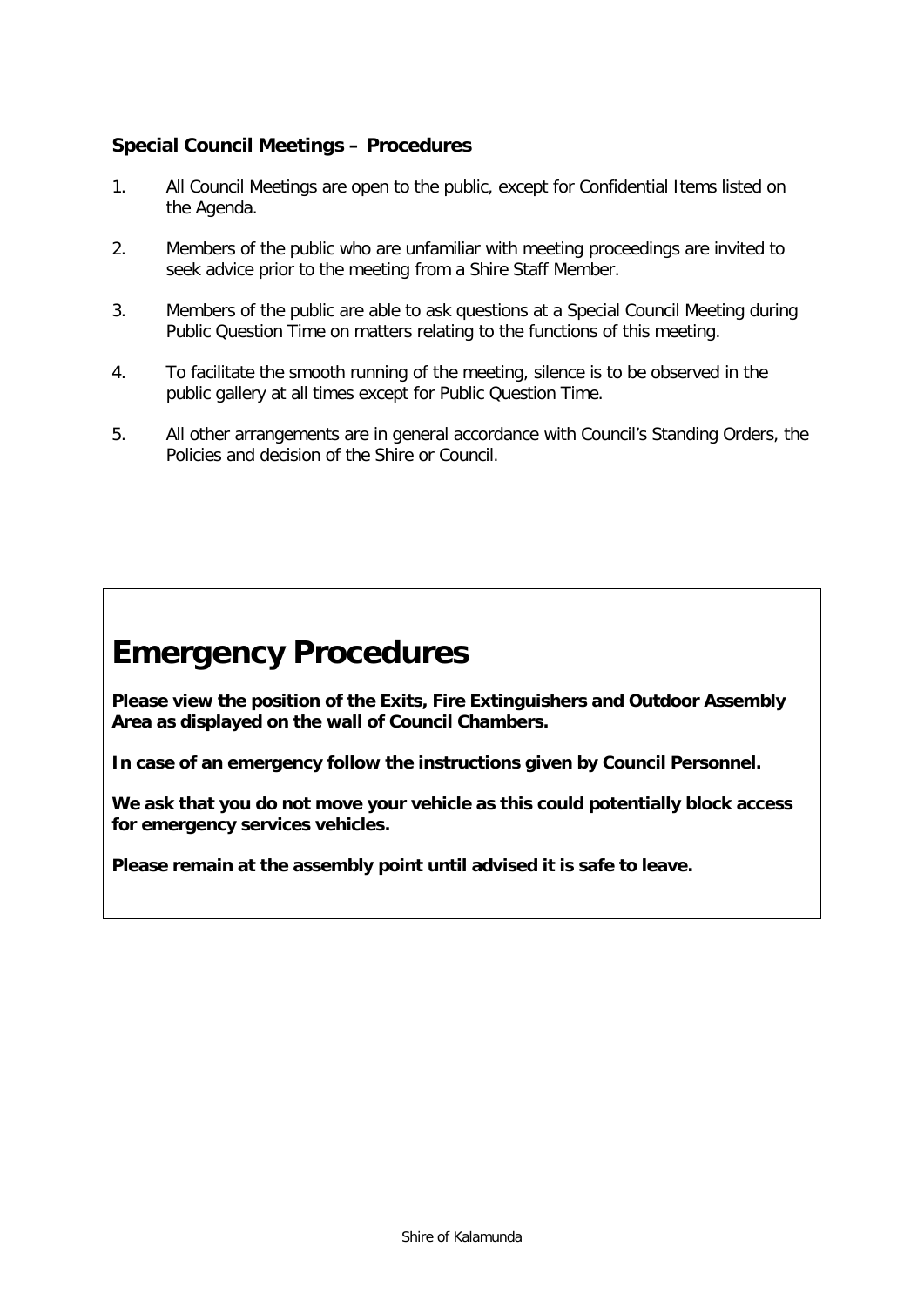## INDEX

| 1.0  |                                                                                                                                               |  |
|------|-----------------------------------------------------------------------------------------------------------------------------------------------|--|
| 2.0  | ATTENDANCE, APOLOGIES AND LEAVE OF ABSENCE PREVIOUSLY APPROVED 2                                                                              |  |
| 3.0  |                                                                                                                                               |  |
| 4.0  |                                                                                                                                               |  |
| 5.0  | ANNOUNCEMENTS BY THE MEMBER PRESIDING WITHOUT DISCUSSION 2                                                                                    |  |
| 6.0  |                                                                                                                                               |  |
| 7.0  |                                                                                                                                               |  |
| 8.0  |                                                                                                                                               |  |
|      | SMC 05 CONFIDENTIAL ITEM - CONSIDERATION OF TENDERS FOR THE CONSTRUCTION<br>OF KALAMUNDA TOWN CENTRE STORMWATER DRAINAGE UPGRADE (RFT 1703) 3 |  |
| 9.0  |                                                                                                                                               |  |
| 10.0 |                                                                                                                                               |  |
|      |                                                                                                                                               |  |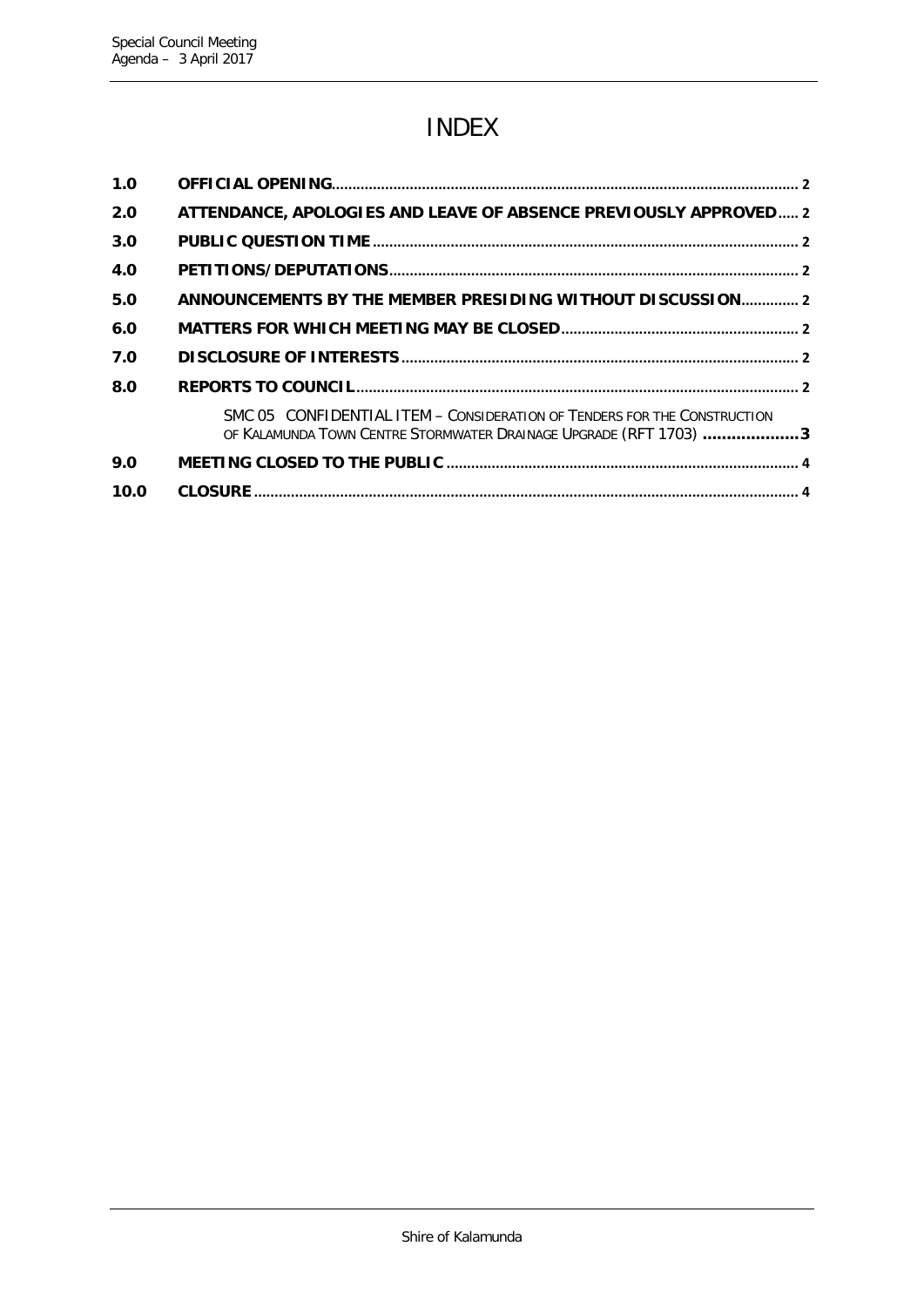### **AGENDA**

#### <span id="page-6-0"></span>**1.0 OFFICIAL OPENING**

#### <span id="page-6-1"></span>**2.0 ATTENDANCE, APOLOGIES AND LEAVE OF ABSENCE PREVIOUSLY APPROVED**

#### <span id="page-6-2"></span>**3.0 PUBLIC QUESTION TIME**

A period of not less than 15 minutes is provided to allow questions from the gallery on matters relating to the functions of this meeting. For the purposes of Minuting, these questions and answers will be summarised.

#### <span id="page-6-3"></span>**4.0 PETITIONS/DEPUTATIONS**

#### <span id="page-6-4"></span>**5.0 ANNOUNCEMENTS BY THE MEMBER PRESIDING WITHOUT DISCUSSION**

#### <span id="page-6-5"></span>**6.0 MATTERS FOR WHICH MEETING MAY BE CLOSED**

6.1 **CONFIDENTIAL REPORT – Consideration of Tenders for the Construction of Kalamunda Town Centre Stormwater Drainage Upgrade (RFT 1703)** (Attachment 1) and (Attachment 2) Provided under separate cover.

> Reason for Confidentiality Local Government Act 1995 S5.23 (2) (c) - "a contract entered into, or which may be entered into, by the local government which relates to a matter to be discussed at the meeting."

#### <span id="page-6-6"></span>**7.0 DISCLOSURE OF INTERESTS**

#### 7.1 **Disclosure of Financial and Proximity Interests**

- a. Members must disclose the nature of their interest in matters to be discussed at the meeting. (Sections 5.65 of the Local Government Act 1995.)
- b. Employees must disclose the nature of their interest in reports or advice when giving the report or advice to the meeting. (Sections 5.70 of the Local Government Act 1995.)

#### 7.2 **Disclosure of Interest Affecting Impartiality**

a. Members and staff must disclose their interest in matters to be discussed at the meeting in respect of which the member or employee had given or will give advice.

#### <span id="page-6-7"></span>**8.0 REPORTS TO COUNCIL**

Please Note: declaration of financial/conflict of interests to be recorded prior to dealing with each item.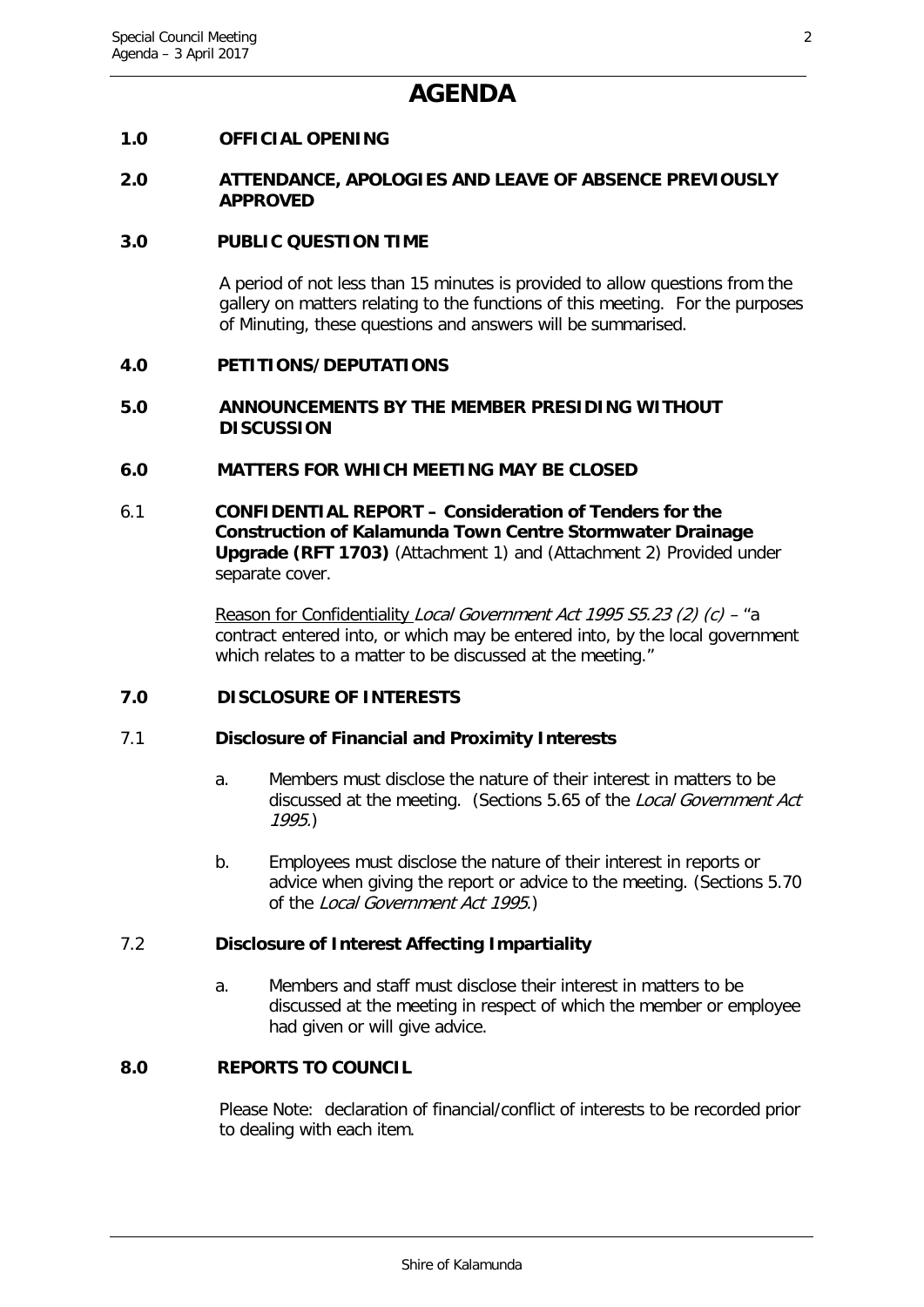**Declaration of financial / conflict of interests to be recorded prior to dealing with each item.**

#### <span id="page-7-0"></span>**SMC 05 CONFIDENTIAL ITEM – Consideration of Tenders for the Construction of Kalamunda Town Centre Stormwater Drainage Upgrade (RFT 1703)**

**Reason for Confidentiality** Local Government Act 1995 S5.23 (2) (c) – "a contract entered into, or which may be entered into, by the local government which relates to a matter to be discussed at the meeting."

| <b>Previous Items</b>                          | OCM 170/2010                        |
|------------------------------------------------|-------------------------------------|
|                                                | Blair, D. (2016). Kalamunda Town    |
|                                                | Centre-Geotechnical Testing [email] |
| Responsible Officer                            | <b>Director Asset Services</b>      |
| Service Area                                   | <b>Asset Delivery</b>               |
| File Reference                                 | <b>RFT 1703</b>                     |
| Applicant                                      | N/A                                 |
| Owner                                          | N/A                                 |
| Confidential Attachment 1 Reason for           | Town Centre Drainage Staging        |
| Confidentiality Local Government Act 1995      | Plan                                |
| $55.23$ (2) (c) – "a contract entered into, or |                                     |
| which may be entered into, by the local        |                                     |
| government which relates to a matter to be     |                                     |

Confidential Attachment 2 Reason for Confidentiality Local Government Act 1995 S5.23 (2) (c) – "a contract entered into, or which may be entered into, by the local government which relates to a matter to be discussed at the meeting."

discussed at the meeting."

Tender Evaluation Report - Kalamunda Town Centre Drainage Upgrade (RFT 1703)

#### **Report provided under separate cover.**